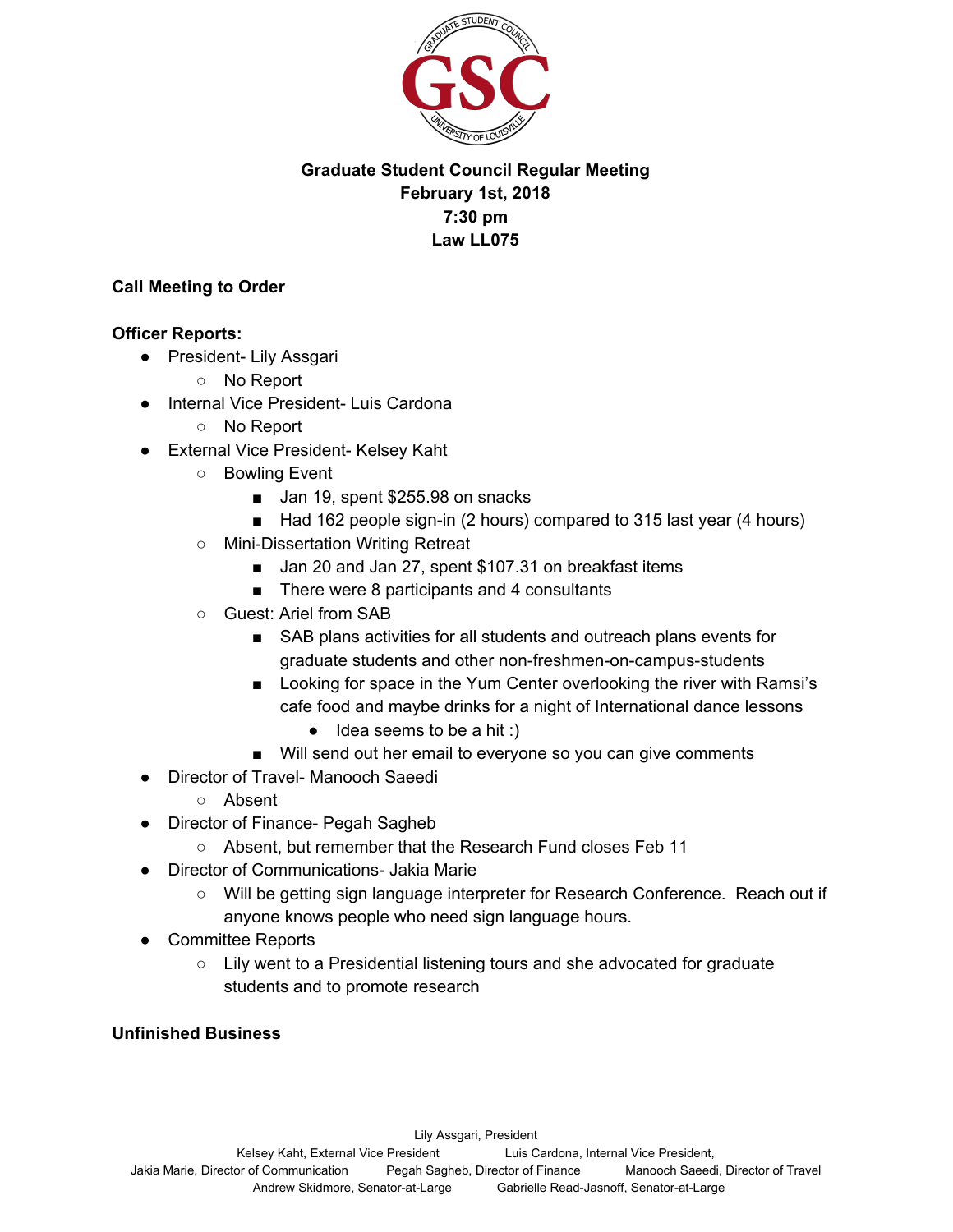

#### **New Business**

- Approval of Minutes from Meeting on January 11th, 2018
	- Minutes passed unanimously
- Final (hopefully) discussion of election procedures
	- Feb 12 opens applications to run for office
	- $\circ$  Any graduate student can run for office, even if they have never been in GSC, but the timeline is tricky so we will have to get out candidate information between now and the March GSC meeting
	- $\circ$  We want to avoid uninformed voters, so we hope to educate everyone
- Research Conference
	- Abstract deadline closed Jan 26 and we received 164 applications
		- After some rejections, 158 will likely be accepted
		- 3 from Bellarmine, 4 from IUPUI, 1 from Sullivan, 1 from UC, 18 from UK, 1 from WKU
	- Need larger budget
		- Spent \$2485 last year
			- \$618.06 posters/flyers/yard signs, \$831.25 food, \$536.19 prizes, \$300 speaker, \$200 Bigelow hall rental
		- Estimate \$5590 this year
			- Considering sponsors
	- Working on location
		- Saturday CTRB is booked, Friday trying for Business School
	- Need volunteers to manage oral talks
		- Will send out volunteer sign-up after the meeting
	- Will be having a meeting ~2 weeks before the conference
- Approval of Today's Attendance
	- $\circ$  Departments with no representative at the meeting: Criminal Justice (CJ), Physics and Astronomy (PHYS), Political Science (POLS), Psychological and Brain Sciences (PSYC), Theater Arts (TA), Urban and Public Affairs (Public Admin) (UPA), Women's and Gender Studies (WGST), Entrepreneurship (Business) (ENTR), Middle and Secondary Education, Special Education, Oral Biology (OBIO), Kent School (KENT), Audiology (AUDI), Physiology and Biophysics (PHY), School of Nursing, Public Health (PHCI), Chemical Engineering (CHE), Computer Engineering and Computer Science (CECS), Electrical and Computer Engineering (ECE), Mechanical Engineering (ME).
	- Attendance approved unanimously

#### **Announcements**

● Cardinal Family Fun Day, a free event for students with children. Saturday, Feb 10 from 2-4 pm, there will be crafts, inflatables, snacks, and the Balloon Man of KY in the SAC East Gym. Then, watch *The Incredibles* in the Floyd Theater at 4 pm.